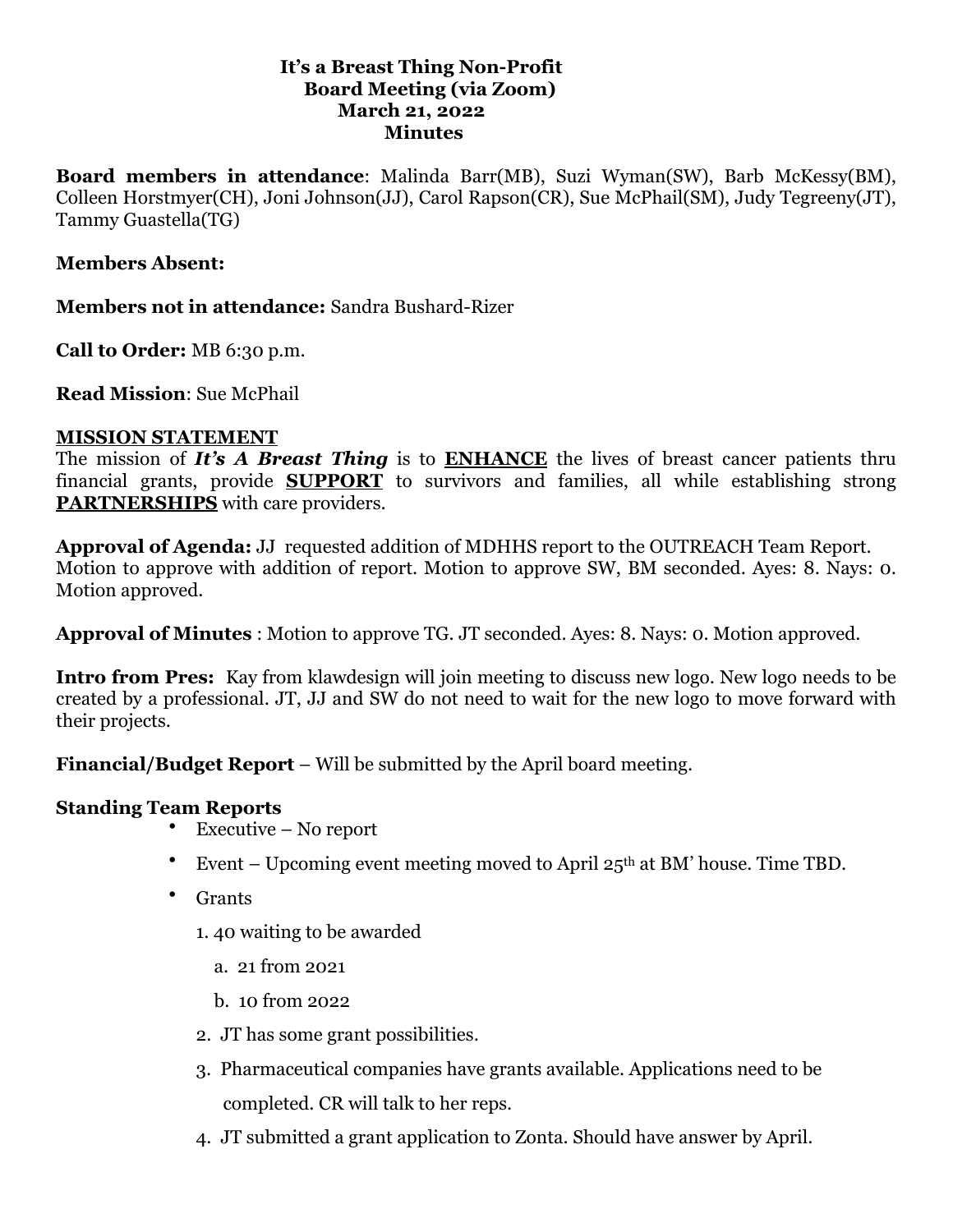5. Meeting April 9th to brainstorm ideas for fundraising. Location JJ's house

at 4:00. JJ will send directions.

- Marketing Kay is a creative director and artistic project manager. 3 step process for her to create a logo for IBT.
	- 1. Discussion on our expectations, ideas, uses for logo, etc.
	- 2. Sketching ideas (3 Simple ideas in a visual)
	- 3. Provide digital ideas (approx. 2)Digital (make necessary changes) then finalize.

Logo will be in a vector file, formatted in color and black/white.

Kay will have visual by April 4th board meeting. New logo will rollout thru

mass email, website, etc. and should be broadcast everywhere there is no cost.

- OUTREACH
	- 1. JJ requested guidelines as to what needs to go to the board for approval and what OUTREACH can move forward with on their own.
	- 2. Meeting with Julie discussed new logo and timeframe for rollout. Julie is creating a timeline for event.
	- 3. Report for Dept. of Health and Human Services (MDHHS) MDHHS sent emails to 1,800 subscribers, patient navigators, etc. and appear to be on board with IBT.
- #SmallActs Visited 13 hospitals and gave \$800 worth of gift cards & gift bags.

Donation envelopes were included but nothing received as of yet.

SM is now the administrator for Central Michigan 211.

Sparrow Navigation Hub Team – OUTREACH is low on materials for presentations, so they will do a presentation in late to mid May. Waiting for new logo to print.

JJ suggested that a list be created clarifying where and when the old logo can/should be used. MB said the old logo will be used when we tell the IBT story. It is acceptable to wear any clothing items that have the old logo. MB suggested to take the words off of the old logo and use just the image.

This information will also be included in the board manual. Any printed materials will have the new logo.

• Development – No report

# **Old Business** - MB

Results of newsletter categories to be published in mid to late April:

- **Our Mission & IBT Story** Board Recognition first edition only (Barb & Suzy)
- **#Small Acts Update** (Judy)
- **IBT & OUTREACH Event Calendar.** (Tammy/Joni) **Can include board and OUTREACH meetings**
- **Medical Minute Content from various Dr's in our community .**(Dr.Rapson)
- **Survivor Spotlight** (Irene?/Sandee) 1. Grant standpoint:

How many grants have been given?

How many do we want to do this year?

Survivors who have benefited from grant.

Maybe Sandee will be the survivor spotlight (Suzi will contact her aunt and mother.